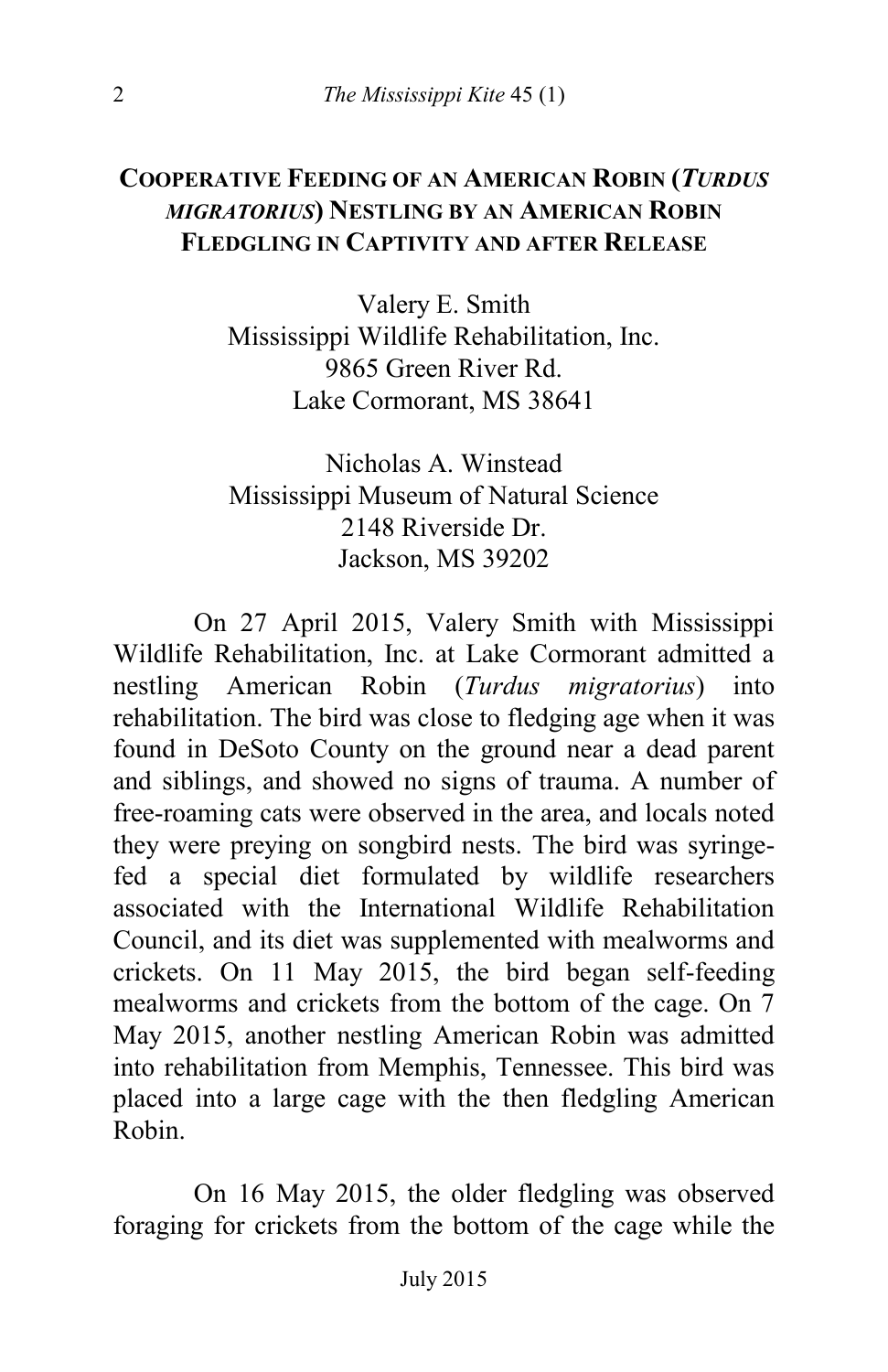younger nestling began begging vocalizations from the perch above. The fledgling responded to the nestling by picking up a cricket and hopping up to the perch and feeding the nestling. The next time crickets were placed in the cage, a video was taken that documented these actions (viewable online under *The Mississippi Kite* Supplemental Files at missbird.org). This behavior continued through 5 June 2015, when both birds were released together. Backup mealworms were provided after release. The younger bird followed and begged from the older bird and the older bird fed it for about a week and a half after release, although the younger bird began self-feeding after a week post-release. After about a week and a half, the older bird ignored the begging, which forced the younger bird to forage on its own.

Nice (1943), in her seminal work on the life history of Song Sparrows (*Melospiza melodia*), discussed the premature appearance of breeding behavior in young birds including attempted copulation, nest building and caring for young. She referenced many instances of young birds of several species feeding nest mates or younger birds of the same or different species in the wild and in captivity. One of these instances was a young captive American Robin that regularly fed a younger bird of another species for three days until the younger bird died (Favell 1935). Skutch (1961) noted that in captivity, well-fed young birds may attend younger birds with which they share the same compartment. However, in his annotated list of such behavior, he did not mention any instances of American Robins engaging in this behavior other than the one by Favell (1935). We know of no other occurrences in the literature of young American Robins feeding young birds or of one feeding another American Robin, or whether this behavior occurs in the wild.